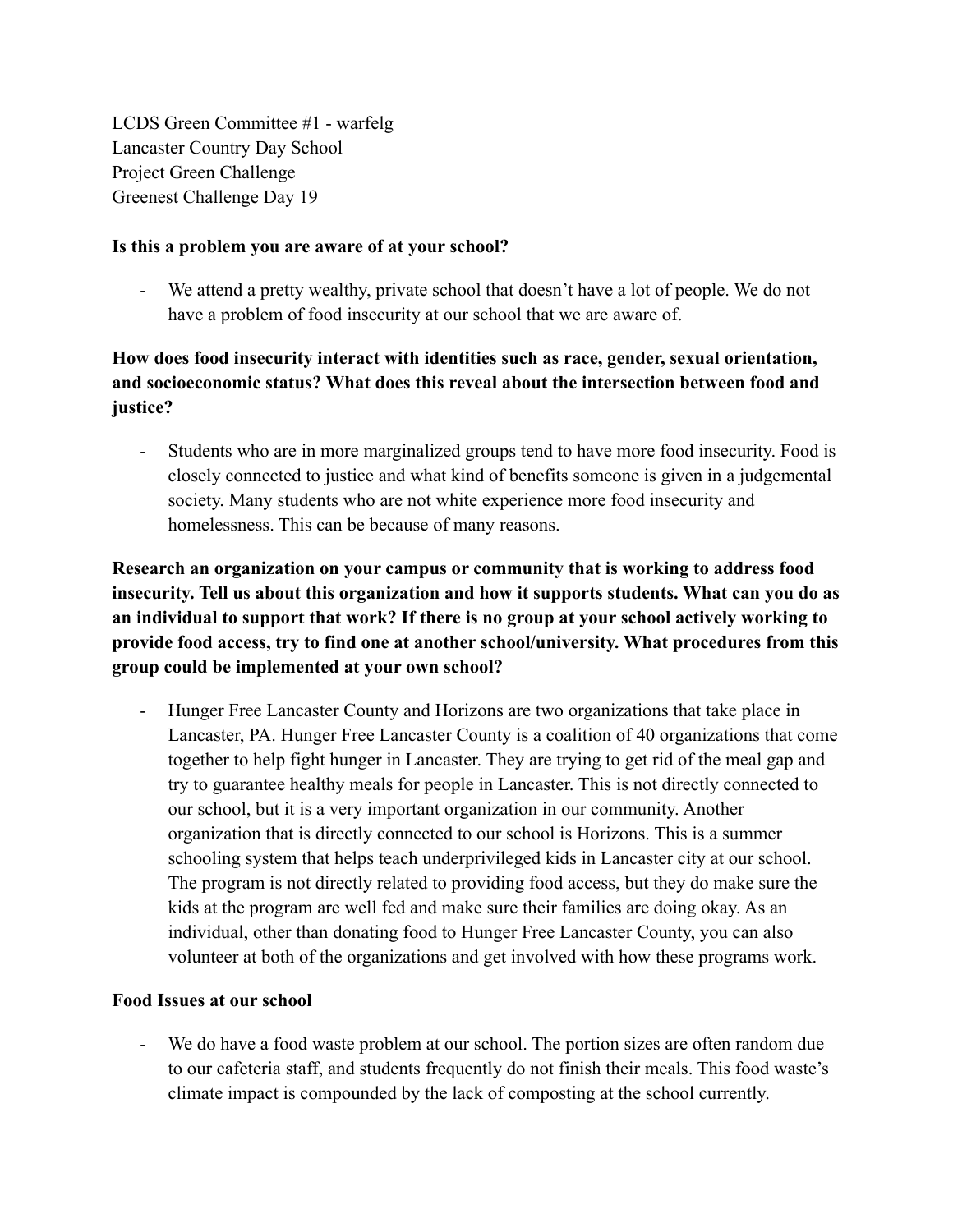However, our green committee plans to change this with food waste specific bins. Our school also suffers from a lack of nutritional value and variety. The meals are often extremely similar, unhealthy, and unbalanced. Furthermore, there are never enough vegetarian and plant-based alternatives. Given the relative cost to the student, the food provided is simply not nutritionally sufficient for growing young adolescents. Which leads me on to another problem and with food at our school, the expense to the student. Meals and snacks are incredibly expensive and create a barrier for students seeking a balanced diet. It costs a lot of money to eat well and healthily, which is not constructive to the well-rounded teenage diet needed in a learning environment. A solution to this issue and other issues could be petitioning the catering company and the head of school. Firstly, to consider reducing costs, and lay out their current food waste plan if they have one. If there is not a plan in place, we suggest that the school should help with composting as much of the student body's food waste as possible, and the catering company looks to make their practices and portions less wasteful. Secondly, to expand and enhance the current meal variety, putting emphasis on the *nutritional value* of the meals. Furthermore, at our school, we need to educate the students on the severity of food insecurity and food waste. It is so important to also implement changes like saving food or composting. We need to talk about how there is an issue of food insecurity in Lancaster County and let everyone know different ways they can help get involved in our community. Programs like the ones mentioned above are great ways to get involved in individual ways that students can help, especially members of our school that do not have experience with food insecurity.

#### Sources-

https://www.horizonsatlcds.org/

#### https://hungerfreelancaster.org/

https://www.aacu.org/aacu-news/newsletter/majority-college-students-experience-food-insecurit y-housing-insecurity-or

https://www.washingtonpost.com/news/wonk/wp/2018/04/03/the-hidden-crisis-on-college-camp uses-36-percent-of-students-dont-have-enough-to-eat/